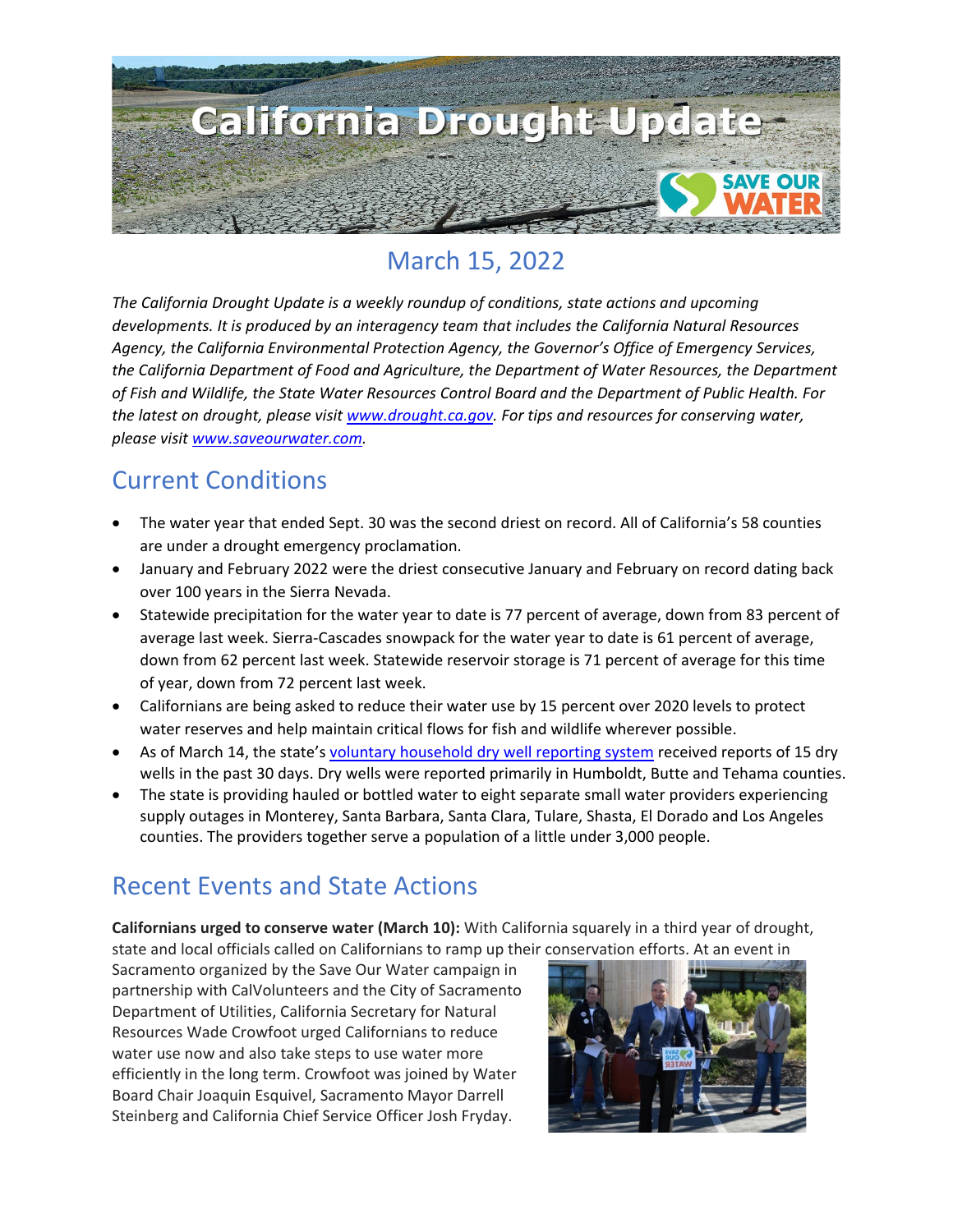**Annual water supply and demand workshop (March 7):** DWR hosted a virtual public meeting on its draft guidance for preparing the annual water supply and demand assessment required by SB 606, part of the legislative package enacted in 2018 to "make conservation a way of life." Urban water suppliers are required to conduct an annual water supply and demand assessment and submit an annual water shortage assessment report to DWR on or before July 1 of each year, starting in 2022.

**New videos show easy ways to conserve water (March 6):** The Save Our Water campaign is reaching Californians with helpful videos and tips for fixing leaks and reducing outdoor watering. Visit [www.saveourwater.com](http://www.saveourwater.com/) for more.

**DWR promotes Fix a Leak Week (March 14-20):** DWR is promoting Fix a Leak Week through social media with content to educate the public on the importance of fixing household leaks to save water. A [30-second video](https://www.youtube.com/watch?v=U8p0EMqBXCA) was also produced to share on social media.

**Urban conservation rates for January:** At its meeting on **March 15,** the Water Board discussed urban water use in January 2022



compared to January 2020. (In July 2021, the Governor called on Californians to voluntarily conserve at least 15 percent compared to 2020 levels.) Urban conservation rates for January: At its meeting on March 15, the Water Board discussed urban water use in January 2022 compared to January 2020. In January 2022, urban water suppliers reported a statewide average increase in water consumption of 2.6 percent compared to January 2020, putting the cumulative statewide savings rate at 6.4 percent since the Governor's July call for conservation.

**Curtailments adjusted (ongoing):** The Water Board lifted curtailments in most watersheds following December's storms, but dry conditions in January and February have led to re-imposition of curtailments in some areas. Curtailments have been reinstated in a few sub-watersheds of the Delta watershed. It is likely that additional curtailments will be reinstated as dry conditions persist, with the potential for additional curtailments in the Scott River and Delta watershed next week, and the Russian and Shasta Rivers around April 1. Water Board staff will continue to adjust curtailment orders as conditions change.

# Tribal / Local Actions

- **Tribal governments:** Tribal emergency drought proclamations as reported by Cal OES to date: Buena Vista Rancheria of Me-Wuk Indians, Karuk Tribe, Resighini Rancheria, Tule River Indian Tribe, Yurok Tribe, Wiyot Tribe.
- **Local government:** Local emergency drought proclamations as reported by Cal OES to date: Butte, Colusa, Fresno, Glenn, Humboldt, Lake, Marin, Mendocino, Modoc, Napa, Nevada, San Joaquin, San Luis Obispo, Santa Barbara, Santa Clara, Siskiyou, Sonoma, Tulare, Tuolumne, Yolo.
- **Water suppliers:** The following public water suppliers have imposed mandatory water use reductions on customers, according to information voluntarily provided to the Association of California Water Agencies and / or recent announcements. The list likely is not comprehensive:
	- o Alameda County Water District mandatory water use restrictions aimed at reducing water use by 15 percent.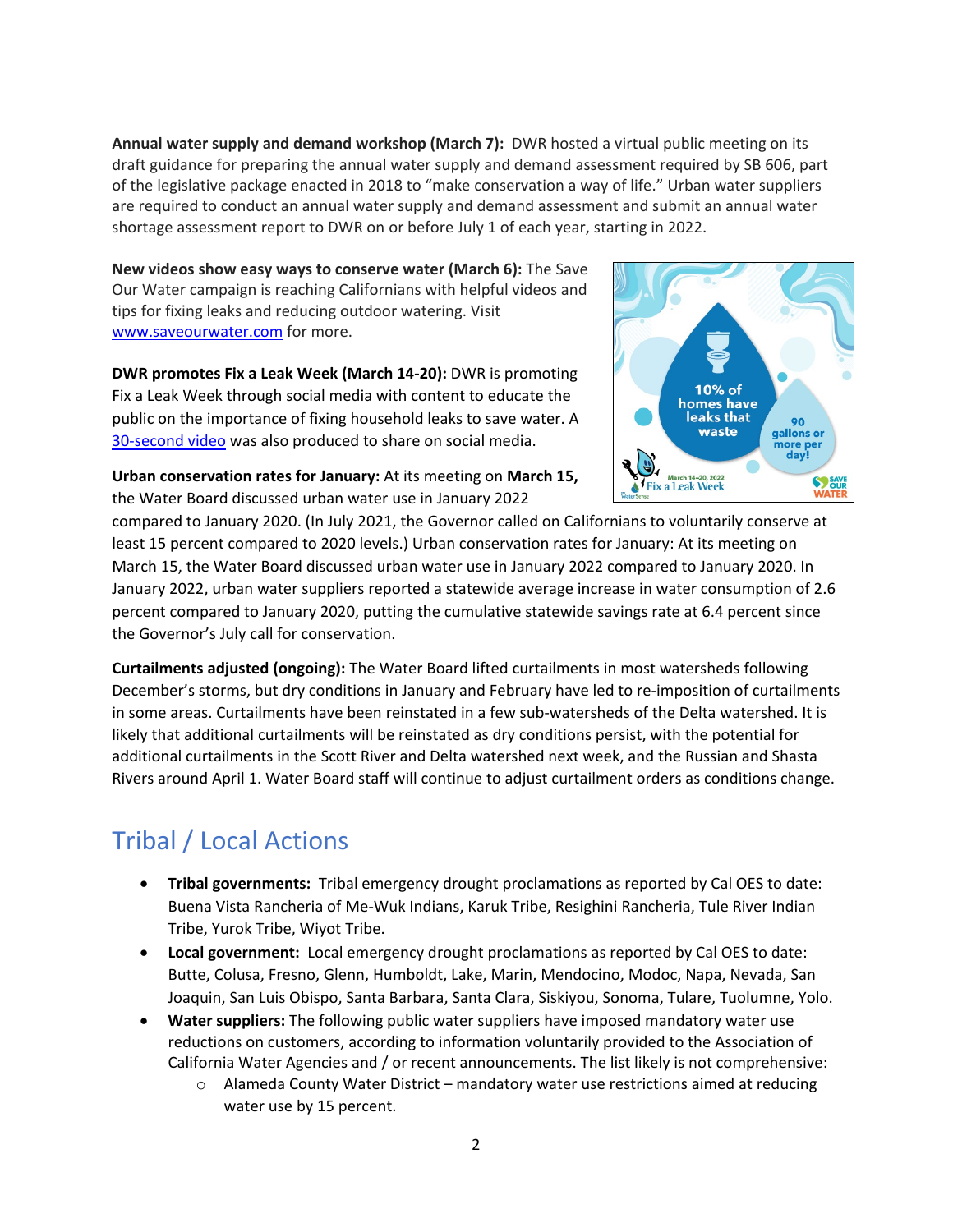- $\circ$  Brooktrails Community Services District usage cap of 9,000 gallons per month, all customers
- o Indian Wells Valley Water District 20 percent
- o Marin Municipal Water District 40 percent
- o Mendocino County Russian River Flood Control and Conservation Improvement District – 40 percent
- o Modesto Irrigation District irrigation allocation capped at 36 inches per acre
- o Montague Water Conservation District 95 percent
- o Nevada Irrigation District 20 percent
- o Reclamation District 1500 25 percent
- o Richvale Irrigation District 50 percent
- $\circ$  City of Santa Rosa 20 percent
- $\circ$  Westlands Water District no outdoor water use by municipal and industrial customers
- $\circ$  Zone 7 15 percent

The following private water companies have imposed a 15 percent mandatory water use reduction:

- o San Jose Water Company, with drought surcharges for excessive water use
- $\circ$  Great Oaks Water Company, with drought surcharges for excessive water use
- o California-American Water Company (in the Larkfield and Geyersville districts of Sonoma County, as well as the Los Angeles and San Diego districts of the respective counties, with fines for non-essential water use)
- o Cold Springs Water Company in Tuolumne County
- o North Gualala Water Company in Sonoma County

### Upcoming Decisions / Milestones

**Water Board workshop on Sacramento River temperature management:** The Water Board will host a workshop **March 16** to discuss temperature management considerations that can inform planning for the 2022 season and future years. The discussion includes the status of Sacramento River chinook salmon, factors affecting mortality, assessment of temperature and temperature-dependent modeling, and policy considerations, including tribal issues and environmental justice.

#### Key Data Points and Resources

- Daily Hydrological & Climate Information summary: <http://cdec.water.ca.gov/reportapp/javareports?name=DLYHYDRO>
- Statewide water conditions: http://cdec.water.ca.gov/water\_cond.html
- Daily Reservoir Storage Summary: https://cdec.water.ca.gov/reservoir.html
- [Water Year Forecast and Monthly Distribution:](http://cdec.water.ca.gov/reportapp/javareports?name=B120DIST) <http://cdec.water.ca.gov/reportapp/javareports?name=B120DIST>
- Monthly water supplier reports on water production and conservation: [https://www.waterboards.ca.gov/water\\_issues/programs/conservation\\_portal/conservation\\_report](https://www.waterboards.ca.gov/water_issues/programs/conservation_portal/conservation_reporting.html) [ing.html](https://www.waterboards.ca.gov/water_issues/programs/conservation_portal/conservation_reporting.html)
- Latest groundwater conditions and information: https://sgmatest.water.ca.gov/CalGWLive/
- Information on state drought actions and assistance: [https://www.drought.ca.gov](https://www.drought.ca.gov/)